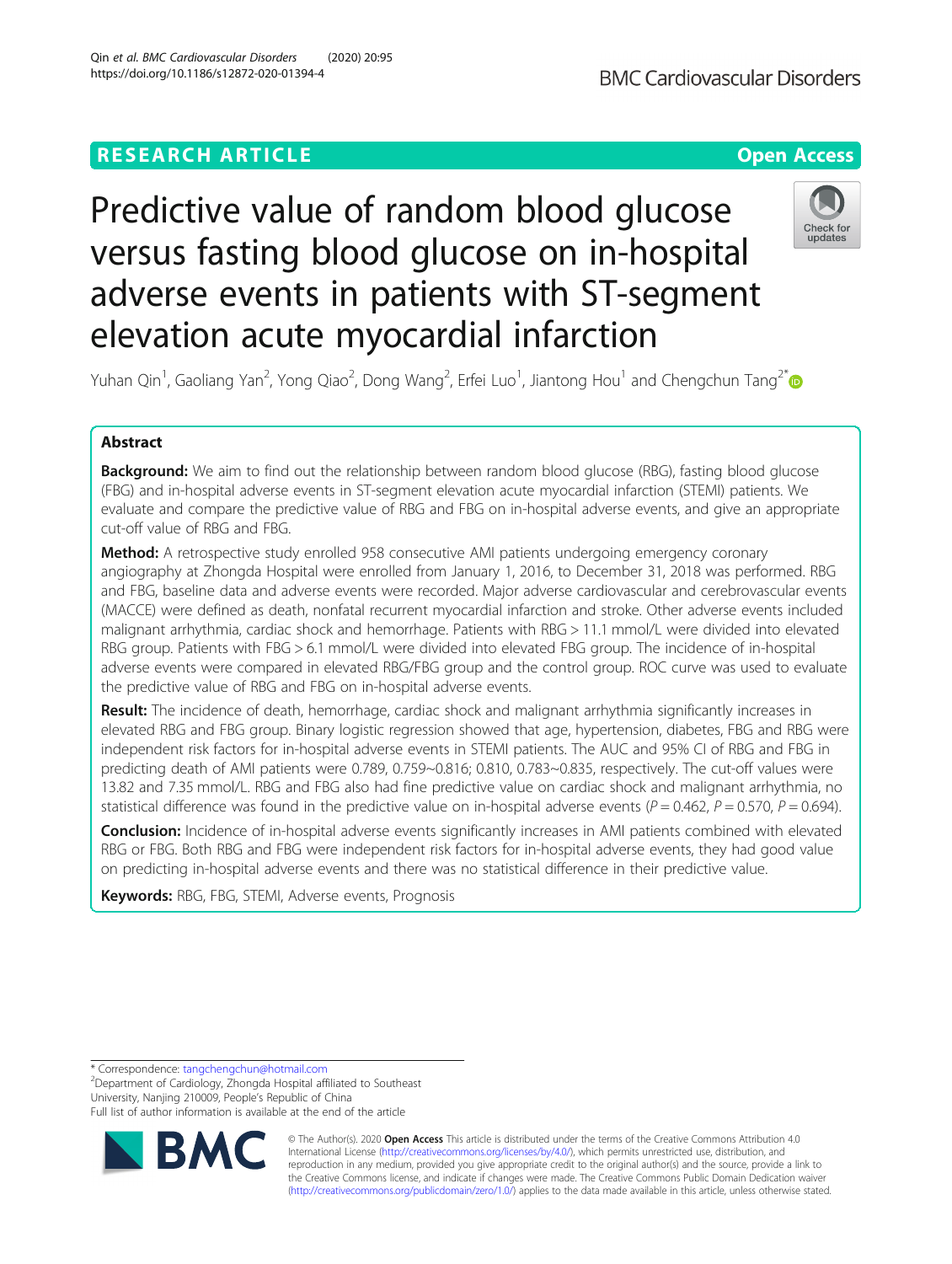#### Background

In modern countries, mortality after AMI has been significantly decreased with coronary revascularization developments [\[1](#page-9-0)], nevertheless, AMI still plays an important role in cardiovascular disease, and account for a large proportion in the causes of human death. Diabetes mellitus is becoming a burden on society because of its endemic increase and high cardiovascular morbidity and mortality [[2\]](#page-9-0). The morbidity and mortality of cardiovascular disease in diabetic patients is 2–3 times higher than that in normal glucose population [\[3](#page-9-0)]. Macrovascular complications such as myocardial infarction and stroke account for 80% of all deaths in patients with T2DM [[4\]](#page-9-0). Moreover, elevated blood glucose is common in patients with AMI.

Epidemiological studies have demonstrated that hyperglycemia is an independent risk factor for poor prognosis in AMI patients, whether or not having diabetes history [\[5](#page-9-0)]. The prognostic value of the blood glucose in AMI patients was first suggested in 1975 [\[6](#page-9-0)], numerous studies have researched the correlation between hyperglycemia and adverse outcome in AMI patients since then. Hyperglycemia on admission is associated with higher mortality incidence, larger infarct size, impaired left ventricular function and poor clinical prognosis after AMI [[5\]](#page-9-0), Researches demonstrated a linear correlation between blood glucose on admission and AMI mortality. Mikhail Kosiborod and his colleagues demonstrated that persistent hyperglycemia during AMI is more predictive of mortality than admission blood glucose [\[7](#page-9-0)]. Among non-diabetic patients with AMI, elevated admission blood glucose is also proved to be associated to more severe multivessel coronary disease and deteriorates the short-term prognosis [[8\]](#page-9-0). Furthermore, prediction models for long-term mortality in AMI patients were developed for risk stratification, closer follow-up and secondary prevention are necessary in high-risk patients [\[9](#page-9-0)].

Elevated fasting glucose is common in patients with acute myocardial infarction (AMI) and is associated with an increased short-term mortality [\[10](#page-9-0)]. It is reported IFG as well as IGT is an independent predictor of allcause mortality in AMI patients [\[11](#page-9-0)]. A Korean prospective study including more than 1 million participants revealed that fasting glucose between 6.1–6.9 mmol/L was significantly related to increased risk of AMI [\[12](#page-10-0)], in the 4 year-follow-up Framingham Heart Study enrolled 4138 participants, IFG was associated with a higher cardiovascular disease risk in women but not in men [\[13](#page-10-0)]. There is no clear cut-off value of blood glucose to predict in-hospital poor prognosis. In this research, we aim to evaluate and compare the predictive value of RBG and FBG on in-hospital adverse events and provide an appropriate cut-off value for RBG and FBG to predict in-hospital adverse events.

#### **Methods**

#### Study population

A total of 958 consecutive patients with AMI underwent emergency coronary angiography in the Department of Cardiology, Zhongda Hospital affiliated to Southeast University, were enrolled from January 1, 2016 to December 31, 2018. The enrollment criteria were: 1. Patients with AMI underwent emergency coronary angiography; 2. Aged 18–80; exclusion criteria were as followed: 1. People who were allergic to iodine or iodine contrast agents; 2. Patients with intensive hemodynamic instability, severe liver or kidney dysfunction, severe infectious diseases, advanced malignant tumors, severe hematological diseases, or incomplete clinical data; all patients signed informed consent before enrollment.

#### Study methods

Baseline data including demographic data, blood pressure, Killip grade, anamnesis and personal history were all recorded. Standard methods were used to measure the resting systolic blood pressure, diastolic blood pres-sure and BMI [[14\]](#page-10-0). The Hematological examination indicators including plasma blood glucose were measured in the laboratory of our hospital. Echocardiography parameters, medications and coronary angiography data were also recorded. Further information can be found in previous publication [[15\]](#page-10-0).

In-hospital adverse events were defined as: major adverse cardiovascular and cerebrovascular events (MACCE) including death, recurrent nonfatal myocardial infarction, and other in-hospital adverse events including hemorrhage, cardiogenic shock and malignant arrhythmia. After effective coronary intervention therapy, chest pain and TNI significantly improved. Recurrent nonfatal myocardial infarction is defined as chest pain appeared again, TNI increased again during hospitalization, and coronary angiography confirmed the recurrence of AMI. Hemorrhage referred to lifethreatening hemorrhage associated with the use of antiplatelet and anticoagulant drugs such as massive gastrointestinal hemorrhage and intracranial hemorrhage.

Hyperglycemia: The American Diabetes Association defines hospital related hyperglycemia as FBG > 6.9  $mmol/L$  or RBG  $> 11.1$  mmol/L without diabetes history, diabetic patients who are always above the normal blood glucose upper limit could also be classified into hyperglycemia group  $(14)$ . In the research, RBG > 11.1 mmol/L was defined as elevated RBG regardless of a history of diabetes. In addition, FBG  $> 6.1$  mmol/L was defined as elevated FBG. Patients admitted with RBG < 11.1 mmol/ L were included in the control RBG group and patients with FBG < 6.1 mmol/L were included in the control FBG group. Venous blood was collected and RBG was tested as soon as the patients were admitted to the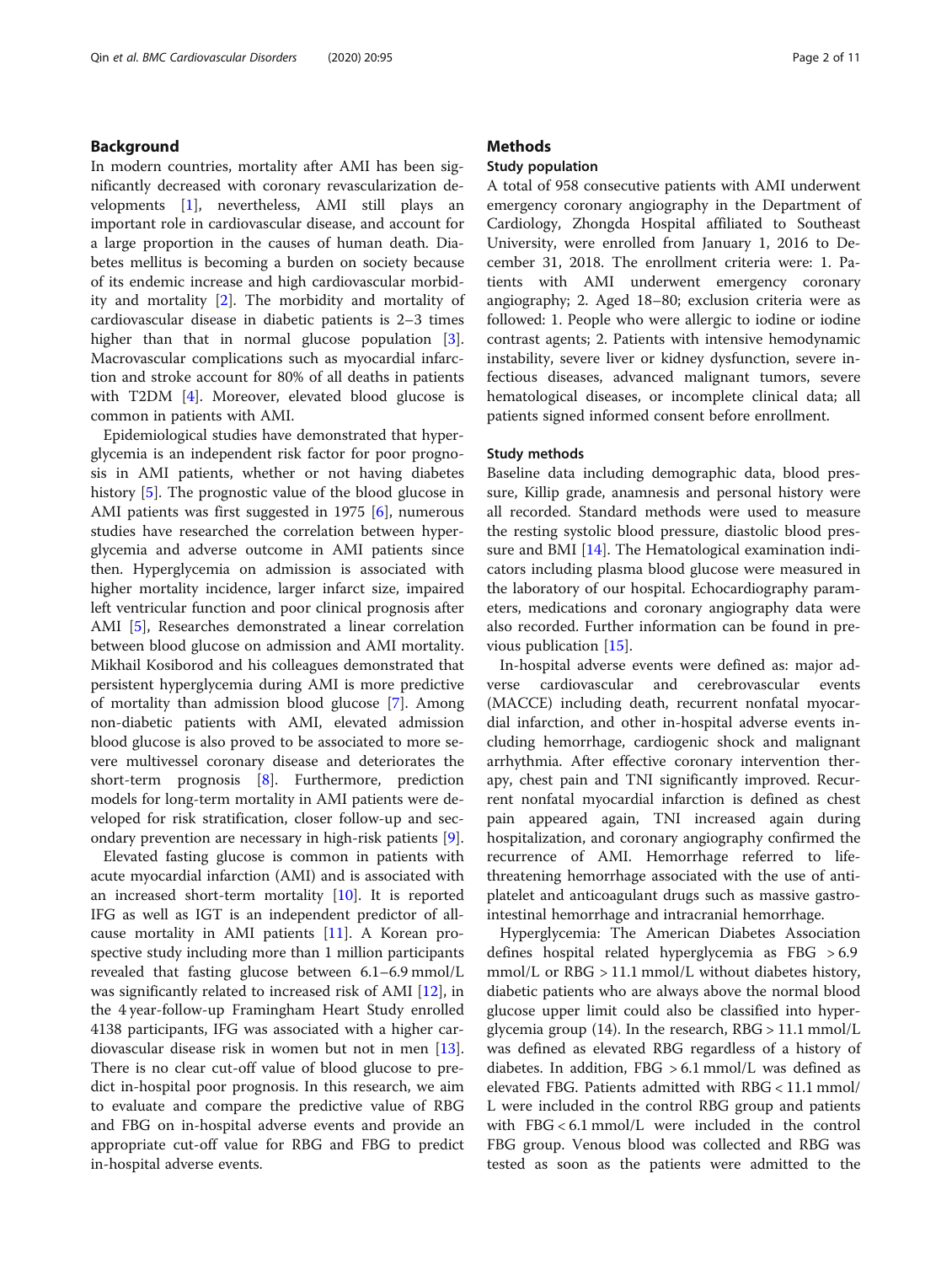hospital before starting treatments such as revascularization, FBG was detected by collecting venous blood on the next morning after admission to the hospital. RBG and FBG were all measured in all patients.

Malignant arrythmia: Ventricular fibrillation, ventricular tachycardia, polymorphic Ventricular precontraction, paroxysmal supraventricular tachycardia.

Smoking: continuous or cumulative smoking for at least 6 months in a lifetime.

ST-segment elevation myocardial infarction referred to the STEMI criteria according to the fourth universal definition of myocardial infarction [[16\]](#page-10-0).

#### Statistical analysis

SPSS 19.0 and MedCalc v18.11.3 software were used for statistical analyses. Categorial data was expressed as cases and percentages, and the χ2 test was used for analysis. Continuous data was expressed as mean ± Standard deviation, and compared using the independent samples t-test. Non-normally distributed numerical data were expressed as median and 25th–75th interquartile range, and compared using a rank-sum test. Univariate and binary logistic regression analysis were used to determine whether FBG and RBG were independent risk factors for in-hospital adverse events. MedCalc software was used to assess the predictive value of RBG and FBG in in-hospital adverse events and to assess predictive value difference between RBG and FBG. In all analyses,  $P < 0.05$  was taken to indicate statistical significance.

#### Results

#### Comparison of baseline data, hematological parameters and coronary angiography data between elevated RBG group and control group

Our research found that of 958 patients with AMI who underwent emergency coronary angiography, more than one quarter of patients (265) had elevated RBG, 98 (36.98%) in them denied a history of diabetes.

There were significant differences in sex, age, hypertension, diabetes, previous MI, cerebral infarction, CKD, smoking, Killip class I, Killip class IV, BNP, WBC count, ALT, RBG, eGFR, FBG, TG, TC, HDL-C, LDL-C, LVEF, clopidogrel, ticagrelor, ACEI/ARBs, IABP, single-vessel lesion, double-vessel lesions and left main lesion between elevated RBG group and control group  $(P < 0.05)$ . No significant statistical differences in the remaining indexes (Table [1](#page-3-0)).

#### Comparison of baseline data, hematological parameters and coronary angiography data in elevated FBG group and normal FBG group

Over three-fifths of patients had elevated fasting blood glucose, and up to 347 (59.22%) were non-diabetic. There were significant differences in sex, BMI, diabetes, cerebral infarction, smoking, Killip class I, Killip class IV, TNI, Myo, BNP, WBC, RBG, ALT, AST, FBG, HDL-C, LVEF, clopidogrel, ticagrelor, ACEI/ARB, furosemide, antisterone, IABP, single-vessel disease, triple-vessel disease, number of stents and left main lesion between the elevated FBG group and the normal FBG group  $(P <$ 0.05) (Table [2\)](#page-5-0).

#### The incidence of in-hospital adverse events in elevated RBG patients, elevated FBG patients and control group

In the elevated RBG group, 56 patients died, 6 patients had nonfatal recurrent MI, 6 patients underwent target vessel revascularization, 1 patient had a stroke, 9 patients had hemorrhage, 57 patients suffered cardiogenic shock, and 25 patients had Malignant arrhythmia. Chi-square analysis showed that the incidence of death, cardiogenic shock, malignant arrhythmia and hemorrhage in elevated RBG group were all significantly higher than that in control group  $(P < 0.001, P = 0.014, P < 0.001, P < 0.001)$ . In the FBG-elevated group, 72 patients died, 7 patients had non-fatal recurrent MI, 7 patients had target vessel revascularization, 1 patient had a stroke, 20 had hemorrhage, and 89 patients suffered cardiogenic shock, 32 patients developed malignant arrhythmia. Chi-square analysis showed that the incidence of death, cardiogenic shock, malignant arrhythmia and hemorrhage significantly increased in FBG elevated group than in normal FBG group  $(P < 0.001, P = 0.013, P < 0.001, P = 0.003)$ . The incidence of non-fatal recurrent myocardial infarction, target vessel revascularization and stroke were relatively low in both elevated RBG and elevated FBG group, no statistical difference were found between elevated RBG, elevated FBG group and control group (Table [3](#page-6-0)).

#### Binary logistic regression analysis for in-hospital adverse events

Binary logistic regression showed that age, hypertension, diabetes, FBG and RBG were all independent risk factors for in-hospital adverse events in ST-segment elevation myocardial infarction patients ( $P = 0.037$ ,  $P = 0.039$ ,  $P =$ 0.043,  $P = 0.043$ ,  $P = 0.048$ , respectively; the corresponding 95% CI = 1.39–2.07,1.15-1.67,1.79-3.85,1.12-1.98, 1.0[4](#page-7-0)–1.63, respectively) (Table  $4$ ).

#### ROC curve

The AUC and 95% CI of RBG and FBG for predicting in-hospital death in AMI patients were 0.789, 0.759~0.816,  $(P < 0.0001)$ ; 0.810, 0.783~0.835 (P < 0.0001) respectively. The cut-off values of RBG and FBG were 13.82 and 7.35 mmol/L, respectively, the corresponding sensitivity and specificity were 61.11, 86.44%; 90.62, 68.05%, respectively. There was no significant difference in predicting in-hospital death between them  $(P = 0.462)$  (Fig. [1](#page-7-0)).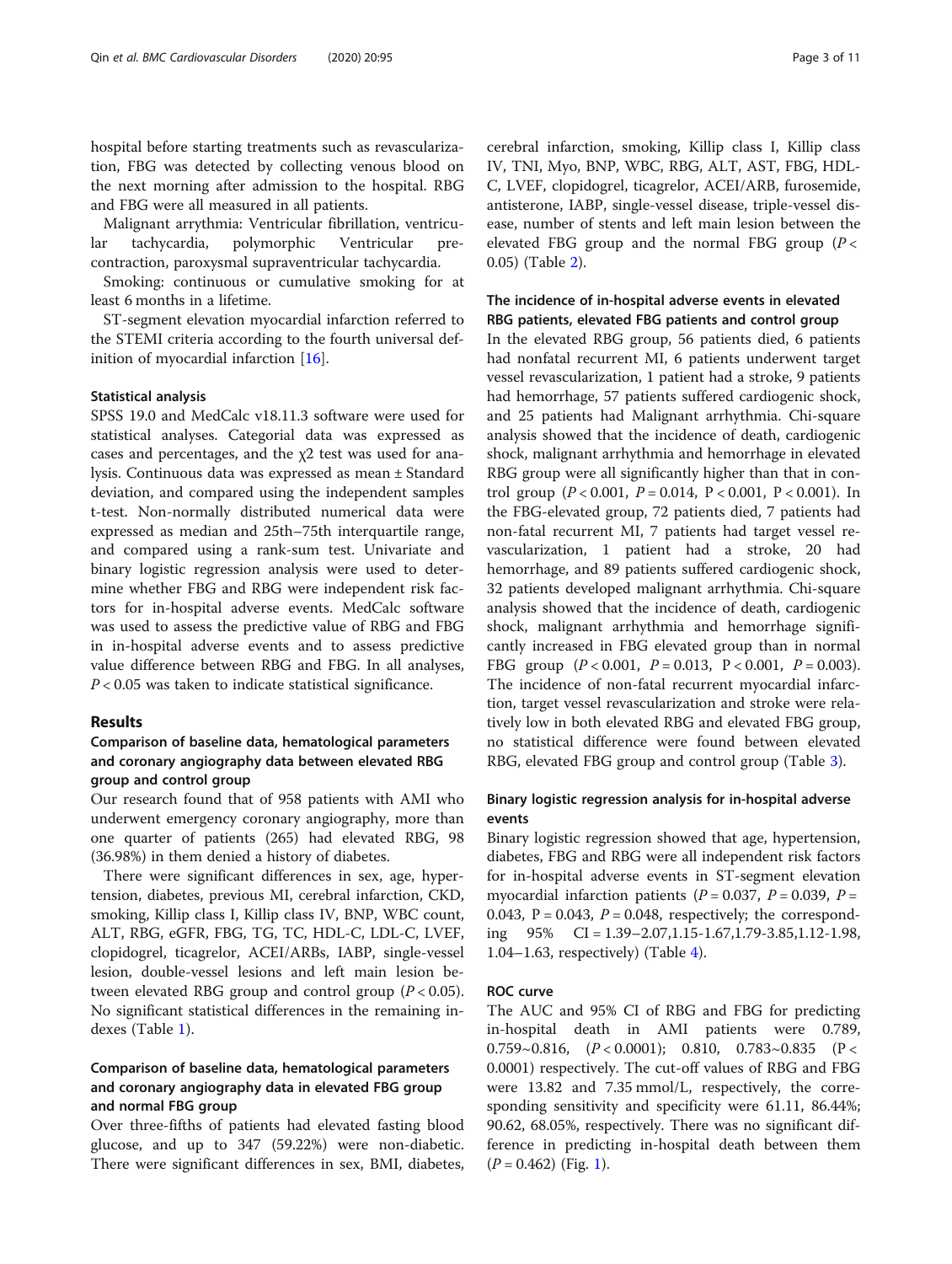<span id="page-3-0"></span>Table 1 Comparison of baseline data, hematological parameters and coronary angiography data between elevated RBG group and control group

| Variables                                                                                | Elevated RBG group ( $n = 265$ ) | Control group( $n = 693$ ) | $P$ value   |
|------------------------------------------------------------------------------------------|----------------------------------|----------------------------|-------------|
| Gender(man)                                                                              | 193 (72.8%)                      | 551 (79.5%)                | $0.026*$    |
| Age                                                                                      | $64.08 \pm 12.94$                | $61.64 \pm 13.47$          | $0.019*$    |
| Height(cm)                                                                               | $166.71 \pm 7.44$                | $166.78 \pm 7.54$          | 0.92        |
| Weight(kg)                                                                               | $68.55 \pm 12.18$                | $68.76 \pm 11.38$          | 0.844       |
| BMl(kg/m <sup>2</sup> )                                                                  | $24.93 \pm 3.87$                 | $24.44 \pm 3.53$           | 0.132       |
| SBP(mmHq)                                                                                | $124.80 \pm 24.80$               | $126.52 \pm 20.83$         | 0.315       |
| DBP(mmHq)                                                                                | $76.14 \pm 16.29$                | $76.98 \pm 14.32$          | 0.472       |
| Hypertension                                                                             | 167 (63.0%)                      | 384 (55.4%)                | $0.033*$    |
| Diabetes                                                                                 | 174 (65.7%)                      | 88 (12.7%)                 | $< 0.001*$  |
| Previous MI                                                                              | 12 (4.5%)                        | 10 (1.4%)                  | $0.013*$    |
| Cerebral infarction                                                                      | 37 (14.0%)                       | 65 (9.4%)                  | $0.040*$    |
| <b>CKD</b>                                                                               | 30 (11.3%)                       | 49 (7.1%)                  | $0.032*$    |
| Smoking                                                                                  | 119 (44.9%)                      | 380 (54.8%)                | $0.006*$    |
| Killip grade                                                                             |                                  |                            |             |
| I grade                                                                                  | 158 (59.6%)                      | 502 (72.4%)                | $< 0.001*$  |
| II grade                                                                                 | 42 (15.8%)                       | 112 (16.1%)                | 0.906       |
| III grade                                                                                | $2(0.8\%)$                       | 9(1.3%)                    | 0.480       |
| IV grade                                                                                 | 63 (23.8%)                       | 70 (10.1%)                 | $< 0.001*$  |
| TNI $P_{50}(P_{25}-P_{75})(ng/ml)$                                                       | $17.9(3.2 - 25)$                 | $14(3.53-25)$              | 0.286       |
| Myo $P_{50}(P_{25}-P_{75})$ (ng/ml)                                                      | 500 (241-900)                    | 500 (239-900)              | 0.096       |
| CK-MB $P_{50}(P_{25}-P_{75})(nq/ml)$                                                     | 80 (26.9-292)                    | 80 (44 - 303.25)           | 0.406       |
| BNP $P_{50}(P_{25}-P_{75})$ (pg/ml)                                                      | 216.5 (55.9-862)                 | 134 (43.3-393.25)          | $0.002*$    |
| WBC (*10 <sup>^</sup> 9/L)                                                               | $12.46 \pm 4.61$                 | $11.19 \pm 3.68$           | $< 0.001*$  |
| $Hb$ (g/L)                                                                               | $133.21 \pm 23.15$               | $135.99 \pm 20.71$         | 0.098       |
| PLT (*10 <sup>^</sup> 9/L)                                                               | 207.48 (146.4-289.3)             | 204.68 (130.5-275.2)       | 0.564       |
| RBG(mmol/L)                                                                              | 16.34 (13.2-20.6)                | $7.35(6.8-9.6)$            | $< 0.001*$  |
| ALT P <sub>50</sub> (P <sub>25</sub> -P <sub>75</sub> )IU/L)                             | 53 (34-82)                       | 44 (30-68.75)              | $0.001*$    |
| AST $P_{50}(P_{25}-P_{75})$ (IU/L)                                                       | 174.5 (79-323)                   | 157.5 (76.75-262.25)       | 0.073       |
| Scr P <sub>50</sub> (P <sub>25</sub> -P <sub>75</sub> ) (µmol/L)                         | $81(71-105.5)$                   | 80.5 (69-92)               | 0.1         |
| eGFR P <sub>50</sub> (P <sub>25</sub> -P <sub>75</sub> )<br>(mI/min/1.73m <sup>2</sup> ) | 77.18 (54.95-96.24)              | 82.37 (68.89-97.27)        | $0.022*$    |
| UA(µmol/L)                                                                               | 364.18 (318.3-468.6)             | 366.75 (314.6-453.3)       | 0.079       |
| FBG(mmoL/L)                                                                              | $12.00 \pm 5.47$                 | $6.45 \pm 2.02$            | $< 0.001*$  |
| TG(mmoL/L)                                                                               | 2.12 (1.68-3.39)                 | 1.67 (1.32-2.87)           | $0.004*$    |
| TC(mmoL/L)                                                                               | 4.27 (3.03-5.97)                 | 4.48 (2.97-5.42)           | $0.044*$    |
| HDL-c(mmoL/L)                                                                            | $1.02$ (0.82-1.88)               | $1.13(1.01 - 1.96)$        | $< 0.001*$  |
| LDL-c(mmoL/L)                                                                            | 2.62 (2.38-3.42)                 | $2.80(2.07 - 3.36)$        | $0.017*$    |
| LVEF (%)                                                                                 | $0.54 \pm 0.12$                  | $0.58 \pm 0.11$            | $< 0.0010*$ |
| Aspirin                                                                                  | 263 (99.2%)                      | 681 (98.3%)                | 0.26        |
| Clopidogrel                                                                              | 21 (7.9%)                        | 95 (13.7%)                 | $0.014*$    |
| Ticagrelor                                                                               | 244(%)                           | 598 (86.3%)                | $0.014*$    |
| ACEI/ARB                                                                                 | 112 (92.1%)                      | 370 (53.4%)                | $0.002*$    |
| β-blocker                                                                                | 214 (80.8%)                      | 580 (83.7%)                | 0.28        |
| Statin                                                                                   | 265 (100%)                       | 688 (99.3%)                | 0.166       |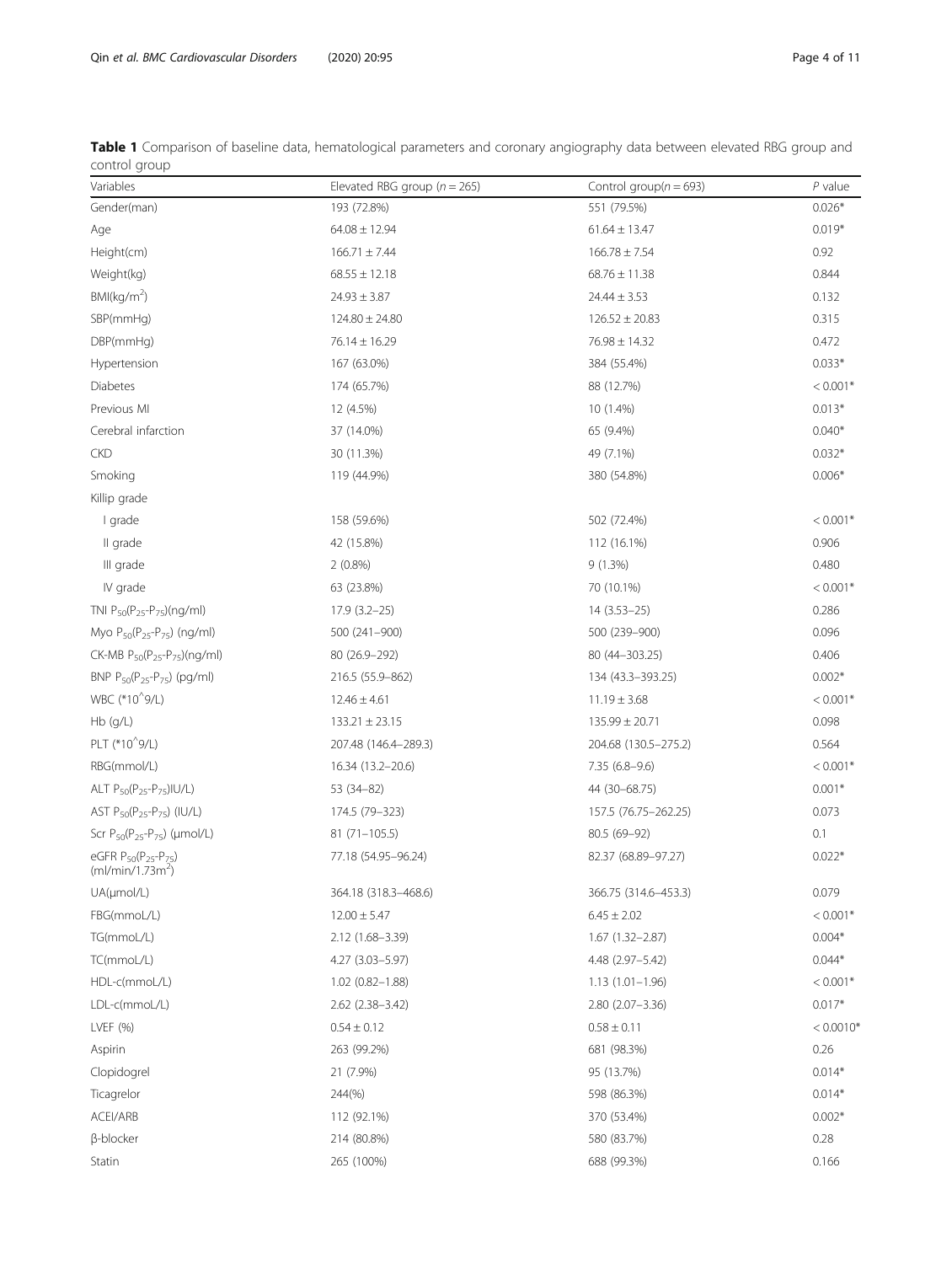| Variables             | Elevated RBG group ( $n = 265$ ) | Control group( $n = 693$ ) | $P$ value  |
|-----------------------|----------------------------------|----------------------------|------------|
| <b>CCB</b>            | 16 (6.0%)                        | 44 (6.3%)                  | 0.338      |
| Furosemide            | 72 (27.1%)                       | 177 (25.8%)                | 0.424      |
| Antisterone           | 70 (26.4%)                       | 179(%)                     | 0.261      |
| <b>IABP</b>           | 28 (10.6%)                       | 35 (5.1%)                  | $0.002*$   |
| CABG                  | $5(1.9\%)$                       | 8 (1.2%)                   | 0.381      |
| Coronary lesions      |                                  |                            |            |
| Single vessel lesion  | 44 (16.6%)                       | 192 (27.7%)                | $< 0.001*$ |
| Double vessel lesions | 95 (35.8%)                       | 191 (27.6%)                | $0.012*$   |
| Triple vessel lesions | 126 (47.5%)                      | 310 (44.7%)                | 0.434      |
| Number of stents      |                                  |                            |            |
| Single stent          | 167 (63.0%)                      | 415 (59.9%)                | 0.374      |
| Two or more stents    | 44 (5.3%)                        | 133 (19.2%)                | 0.356      |
| Left main lesion      | 37 (14.0%)                       | 62 (9.0%)                  | $0.023*$   |

Table 1 Comparison of baseline data, hematological parameters and coronary angiography data between elevated RBG group and control group (Continued)

BMI Body Mass Index, SBP Systolic blood pressure, DBP Diastolic blood pressure, CKD Chronic kidney diseases, TNI Troponin, Myo Myohemoglobin, CK-MB Creatine Kinase-MB, BNP Brain natriuretic peptide, WBC White blood cell, Hb Hemoglobin, PLT Platelet, RBG Random blood glucose, ALT Alanine transaminase, AST Aspartate transaminase, Scr Serum creatinine, eGFR Estimated glomerular filtration rate, UA Uric Acid, FBG Fasting blood glucose, TG Triglyceride, TC Total cholesterol, HDL-c High density lipoprotein-cholesterol, LDL-c Low density lipoproten-cholesterol, LVEF Left ventricular ejection fraction, CCB Calcium channel blocker, IABP Intra-aortic ballon pump, CABG Coronary Artery Bypass Grafting

The average RBG and FBG in AMI patients who died in hospital were 15.29 and 13.47 mmol/L, respectively. The average RBG and RBG levels in normal RBG and normal FBG group were 9.32 and 7.63 mmol/L, respectively (Fig. [2\)](#page-8-0).

The AUC and 95%CI of RBG and FBG for predicting cardiac shock were 0.703、0.670–0.734 (P < 0.0001); 0.746, 0.717–0.771 ( $P < 0.0001$ ) respectively, the cut-off value were 13.14,6.96 mmol/L respectively, and the corresponding sensitivity and specificity were 50.0, 83.43%; 79.59, 62.68%. There was no statistical difference in predicting cardiac shock of RBG and FBG  $(P = 0.5704)$ (Fig. [3](#page-8-0)).

The AUC and 95% CI of RBG and FBG for predicting malignant arrhythmia were 0.740, 0.709-0.770 ( $P <$ 0.0001); 0.798, 0.771–0.824 (P < 0.0001) respectively, the cut-off value were 13.28, 7.19 mmol/L respectively, and the corresponding sensitivity and specificity were 66.7%、82.4%; 93.7%、63.6%. There was no statistical difference in predicting malignant arrhythmia of RBG and FBG  $(P = 0.6540)$  $(P = 0.6540)$  $(P = 0.6540)$  (Fig. 4).

#### Subgroup analysis for nondiabetic patients

In nondiabetic AMI patients, the AUC and 95%CI of RBG and FBG for predicting in-hospital death were 0.808, 0.774–0.839  $(P < 0.0001)$ ; 0.891, 0.865–0.914 (P < 0.0001) respectively, the cut-off value were 8.00, 7.35 mmol/L respectively, and the corresponding sensitivity and specificity were 82.6, 67.0%; 88.89, 86.35%. There was no statistical difference in predicting inhospital death of RBG and FBG  $(P = 0.762)$  (Fig. [5](#page-9-0)).

#### **Discussion**

Our research showed that the incidences of elevated RBG and elevated fasting blood glucose were significantly high, in which non-diabetics accounted for relatively high proportion. Elevated RBG and elevated FBG group have significantly higher incidence of in-hospital death, malignant arrhythmia, hemorrhage and cardiac shock compared with normal glucose patients. The incidence of nonfatal recurrent MI、target vessel revascularization and stroke were all extremely low, hence, no significance was found in elevated glucose and normal glucose group. ROC curve indicated that FBG and RBG had outstanding predictive value in in-hospital death, hemorrhage, cardiogenic shock and malignant arrhythmia during hospitalization. The sensitivity and specificity can be as high as 90.62, and 68.05% when predicting the possibility of the in-hospital death AMI patient's FBG over 7.35 mmol/L. The AUC area of the FBG predicting adverse events during hospitalization was significantly higher than that of the RBG, but no statistically significant difference was found between them in terms of predictive value. A multicenter large sample study is needed to further clarify the difference in predictive value on poor prognosis. The ROC curve in subgroup analysis showed that RBG and FBG have higher predictive value for in-hospital death in non-diabetic patients with AMI. When FBG is 7.35 mmol/L, the corresponding sensitivity and specificity are as high as 88.89 and 86.35%. Vergès B and his colleagues underscores the high prevalence of IFG (25%) and highlighted the clinical relevance of 6.1 mmol/l, as a cutoff value to define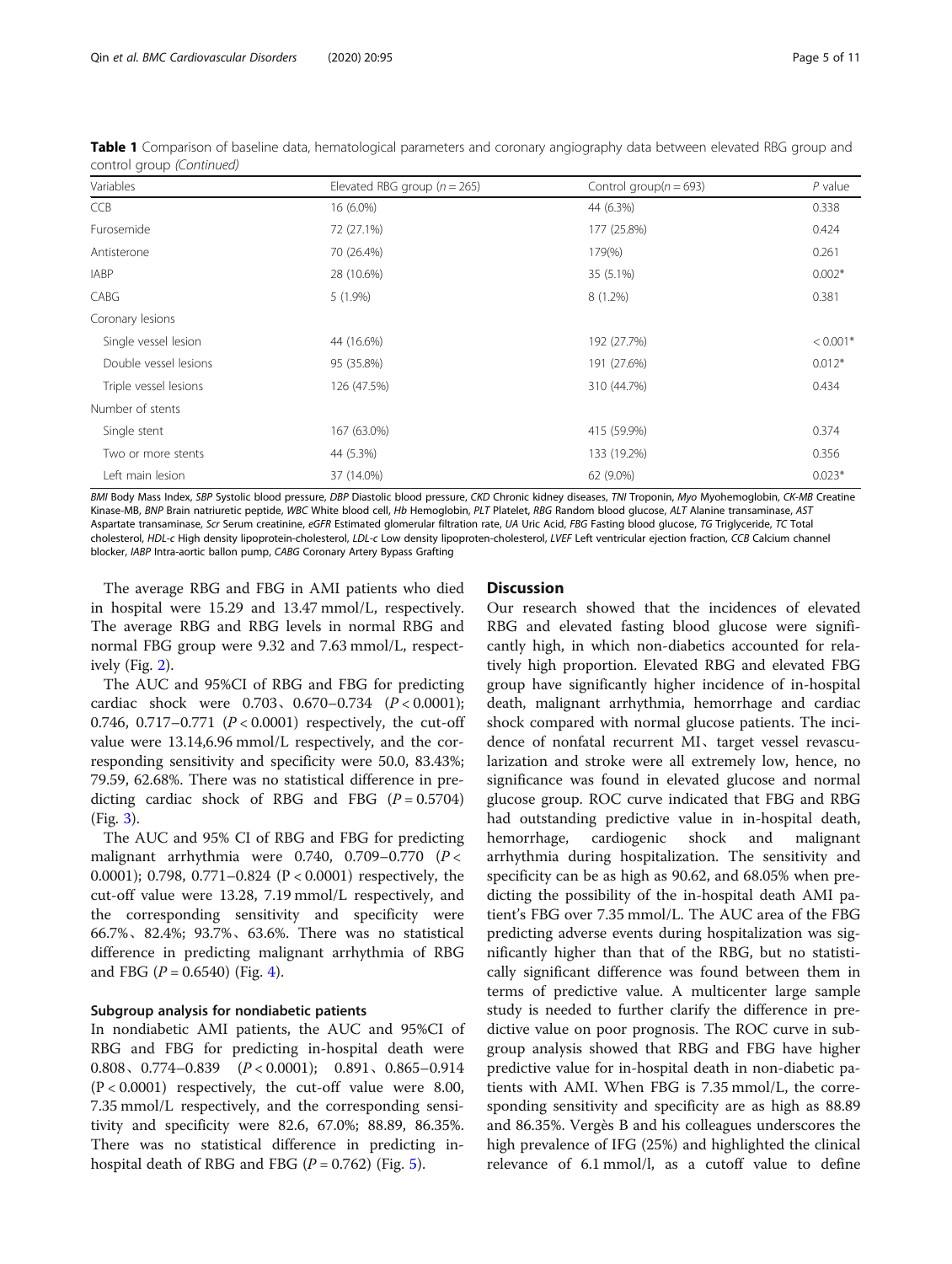<span id="page-5-0"></span>Table 2 Comparison of baseline data, hematological parameters and coronary angiography data in elevated FBG group and control group

| Variables                                                                                | Elevated FBG group ( $n = 589$ ) | Normal FBG group( $n = 369$ ) | $P$ value  |
|------------------------------------------------------------------------------------------|----------------------------------|-------------------------------|------------|
| Gender(man)                                                                              | 433 (73.5%)                      | 303 (82.1%)                   | $0.002*$   |
| Age                                                                                      | $62.91 \pm 13.01$                | $61.72 \pm 13.84$             | 0.185      |
| Height(cm)                                                                               | $166.77 \pm 7.64$                | $166.70 \pm 7.20$             | 0.087      |
| Weight(kg)                                                                               | $69.02 \pm 12.20$                | $68.15 \pm 11.73$             | 0.319      |
| BMl(kg/m <sup>2</sup> )                                                                  | $24.77 \pm 3.70$                 | $24.09 \pm 3.71$              | $0.012*$   |
| SBP(mmHq)                                                                                | $127.08 \pm 23.18$               | $125.34 \pm 19.14$            | 0.235      |
| DBP(mmHq)                                                                                | $76.89 \pm 15.05$                | 76.44 ± 13.84                 | 0.467      |
| Hypertension                                                                             | 349 (59.3%)                      | 202 (54.7%)                   | 0.169      |
| Diabetes                                                                                 | 242 (41.1%)                      | 20 (5.4%)                     | $< 0.001*$ |
| Previous MI                                                                              | 15 (2.5%)                        | $7(1.9\%)$                    | 0.514      |
| Cerebral infarction,                                                                     | 86 (14.6%)                       | 16 (4.3%)                     | $< 0.001*$ |
| <b>CKD</b>                                                                               | 54 (9.2%)                        | 25 (6.8%)                     | 0.190      |
| Smoking                                                                                  | 283 (48.0%)                      | 216 (58.5%)                   | $0.002*$   |
| Killip grade                                                                             |                                  |                               |            |
| I grade                                                                                  | 367 (62.3%)                      | 293 (79.4%)                   | $< 0.001*$ |
| II grade                                                                                 | 103 (17.5%)                      | 51 (13.8%)                    | 0.133      |
| III grade                                                                                | 9(1.5%)                          | $2(0.5\%)$                    | 0.163      |
| IV grade                                                                                 | 99 (16.8%)                       | 34 (9.2%)                     | $< 0.001*$ |
| TNI $P_{50}(P_{25}-P_{75})(ng/ml)$                                                       | $17(3.98-25)$                    | $11(2.3-25)$                  | $0.002*$   |
| Myo $P_{50}(P_{25}-P_{75})$ (ng/ml)                                                      | 500 (219.75-900)                 | 500 (206.25-900)              | $0.016*$   |
| CK-MB $P_{50}(P_{25}-P_{75})(nq/ml)$                                                     | 80 (36.45-297)                   | 80 (37.5 - 246.5)             | 0.260      |
| BNP $P_{50}(P_{25}-P_{75})$ (pg/ml)                                                      | 173 (49.75 - 587.5)              | 112 (41.45–347.5)             | $0.001*$   |
| WBC (*10 <sup>^</sup> 9/L)                                                               | $12.29 \pm 4.45$                 | $10.47 \pm 2.94$              | $< 0.001*$ |
| $Hb$ (g/L)                                                                               | $134.5 \pm 23.11$                | $135.99 \pm 20.71$            | 0.066      |
| PLT (*10 <sup>^</sup> 9/L)                                                               | 209.87 (160.3-268.3)             | 201.7 (170.4-259.2)           | 0.051      |
| RBG(mmol/L)                                                                              | 11.25 (9.3-16.5)                 | $7.22(6.8-10.0)$              | $< 0.001*$ |
| ALT P <sub>50</sub> (P <sub>25</sub> -P <sub>75</sub> )IU/L)                             | 48 (33-79)                       | 39 (29-59)                    | $< 0.001*$ |
| AST P <sub>50</sub> (P <sub>25</sub> -P <sub>75</sub> ) (IU/L)                           | 145 (60-219)                     | 171 (89-309)                  | $< 0.001*$ |
| Scr $P_{50}(P_{25}-P_{75})$ (µmol/L)                                                     | $81(67-98)$                      | 80 (72-91)                    | 0.862      |
| eGFR P <sub>50</sub> (P <sub>25</sub> -P <sub>75</sub> )<br>(ml/min/1.73m <sup>2</sup> ) | 80.9 (62.22-97.88)               | 81.7 (69.2-96.2)              | 0.704      |
| UA(µmol/L)                                                                               | 376.41 (280.3–390.3.2)           | 365.35 (249.5–378.4)          | 0.152      |
| FBG(mmoL/L)                                                                              | $9.79 \pm 2.67$                  | $5.22 \pm 0.52$               | $< 0.001*$ |
| TG(mmoL/L)                                                                               | 1.83 (1.28-2.56)                 | 1.64 (0.89-2.06)              | 0.051      |
| TC(mmoL/L)                                                                               | 4.46 (4.13-5.84)                 | 4.42 (4.02-5.73)              | 0.667      |
| HDL-c(mmoL/L)                                                                            | $1.12(0.83 - 1.46)$              | $1.07(0.95 - 1.47)$           | $0.046*$   |
| LDL-c(mmoL/L)                                                                            | 2.77 (2.19 - 3.07)               | $2.80(2.26 - 3.26)$           | 0.682      |
| LVEF (%)                                                                                 | $0.53 \pm 0.38$                  | $0.68 \pm 0.34$               | $< 0.001*$ |
| Aspirin                                                                                  | 581 (98.6%)                      | 364 (98.6%)                   | 0.997      |
| Clopidogrel                                                                              | 61 (10.4%)                       | 55 (14.9%)                    | $0.028*$   |
| Ticagrelor                                                                               | 528 (89.6%)                      | 314 (85.1%)                   | $0.028*$   |
| ACEI/ARB                                                                                 | 277 (47.0%)                      | 205 (55.6%)                   | $0.01*$    |
| β-blocker                                                                                | 494 (83.9%)                      | 300 (81.3%)                   | 0.304      |
| Statin                                                                                   | 586 (99.5%)                      | 367 (99.5%)                   | 0.946      |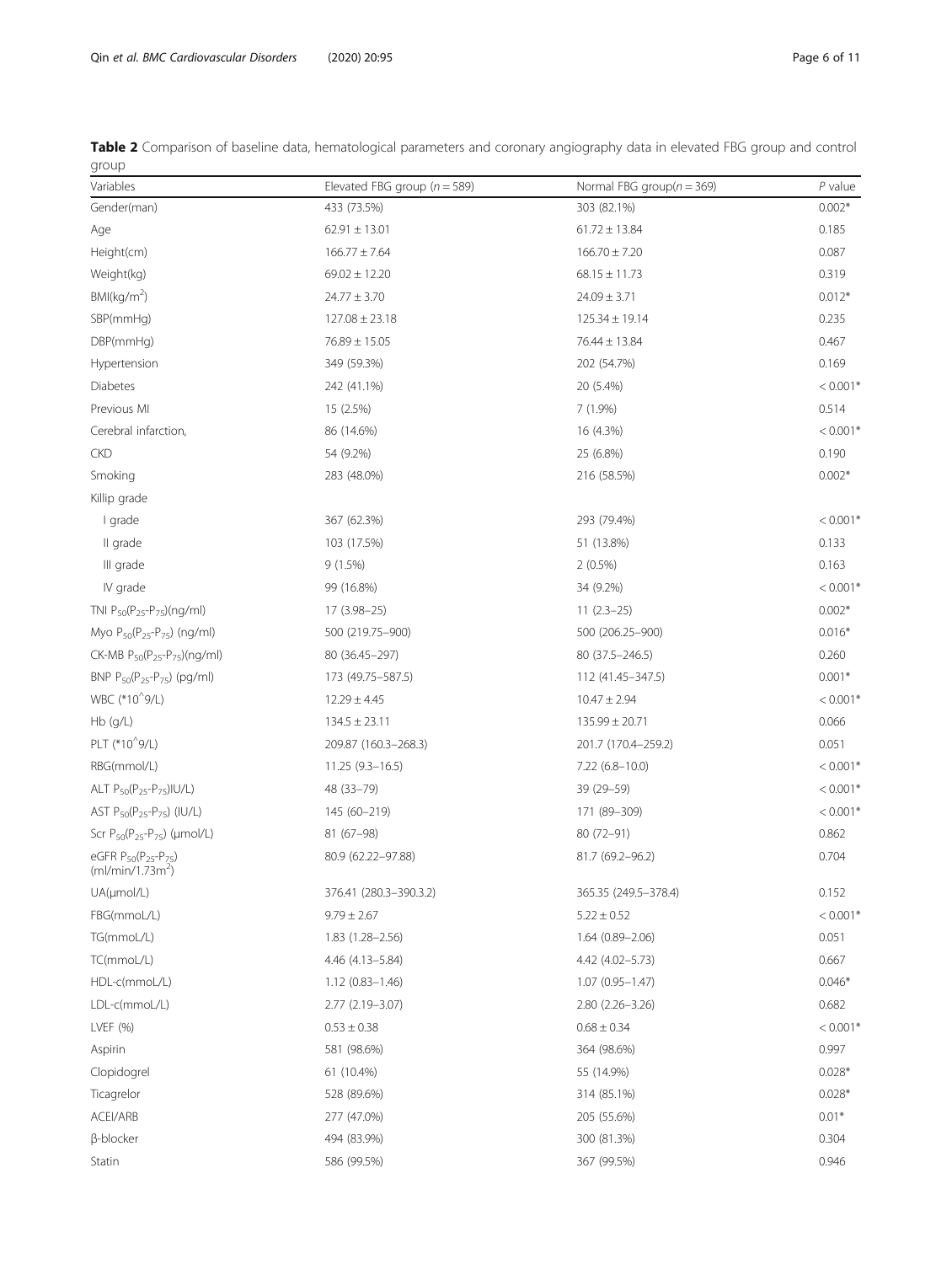| Variables             | Elevated FBG group ( $n = 589$ ) | Normal FBG group( $n = 369$ ) | $P$ value  |
|-----------------------|----------------------------------|-------------------------------|------------|
| <b>CCB</b>            | 30 (5.1%)                        | 30 (8.1%)                     | 0.059      |
| Furosemide            | 174 (29.5%)                      | 75 (20.3%)                    | $0.002*$   |
| Antisterone           | 172 (29.2%)                      | 77 (20.9%)                    | $0.004*$   |
| <b>IABP</b>           | 51 (8.7%)                        | 12 (3.3%)                     | $0.001*$   |
| CABG                  | 10 (17.1%)                       | $3(0.8\%)$                    | 0.249      |
| Coronary lesions      |                                  |                               |            |
| Single vessel lesion  | 101 (29.0%)                      | 135 (36.6%)                   | $< 0.001*$ |
| Double vessel lesions | 171(%)                           | 115 (31.2%)                   | 0.483      |
| Triple vessel lesions | 284 (48.2%)                      | 152 (41.2%)                   | $0.034*$   |
| Number of stents      |                                  |                               |            |
| Single stent          | 340 (57.7%)                      | 242 (65.6%)                   | $0.015*$   |
| Two or more stents    | 124 (21.1%)                      | 53 (14.4%)                    | $0.009*$   |
| Left main lesion      | 75 (12.7%)                       | 24 (6.5%)                     | $0.002*$   |

<span id="page-6-0"></span>Table 2 Comparison of baseline data, hematological parameters and coronary angiography data in elevated FBG group and control group (Continued)

short-term outcome in AMI patients [\[17\]](#page-10-0). Random blood glucose and fasting blood glucose are both clinically commonly used and easily available indicators. Our research showed that FBG, along with RBG, has certain clinical value on risk stratification and prognosis evaluation in patients with AMI. In addition, we also provide random blood glucose and fasting blood glucose thresholds that can be used to predict adverse events in hospitals including death, which is of significant use in clinical practice.

Acute hyperglycemia refers to the transient high blood glucose that occurs during the development of disease. There is no consensus on the appropriate definition of hyperglycemia for patients with AMI, blood glucose of 10.0 mmol/L or 11.0 mmol/L on admission is used most frequently to define acute hyperglycemia. Elevated RBG belongs to hyperglycemia, the prevalence of elevated RBG in AMI varies a lot from study to study according to its definition [[5\]](#page-9-0). In general, about half of patients with STEMI have elevated RBG [\[18](#page-10-0)]. Plenty of studies have demonstrated that patients with AMI and elevated RBG on admission have high incidence of mortality, low left ventricular ejection fraction and short-term poor

prognosis in AMI patients [\[19\]](#page-10-0). Tamer M. Moustafa discovered that elevated admission blood glucose level was an independent risk factor in prediction of cardiac events and mortality, admission glucose was closely associated with poor adverse outcome and more severe multi-vessel coronary lesions in STEMI patients without diabetes. They proposed that the cut-off value of admission glucose was  $160 \text{ mg/dl}$  [[8\]](#page-9-0). Reviewing 141,680 patients aged ≥65 years with AMI, the Cooperative Cardiovascular Project revealed that the 30-day and 1 year mortality rates were linearly associated with admission blood glucose level [\[20](#page-10-0)]. JACSS Investigators enrolled 3750 AMI patients, demonstrating a linear relation between admission blood glucose level and inhospital mortality in nondiabetic patients [\[21](#page-10-0)]. In a meta-analysis of 1856 AMI patients (5), the relative risk of in-hospital death in non-diabetic patients with elevated RBG was 3.9 times higher than patients with normal blood glucose  $(95\% \text{ CI} = 2.9 - 5.4)$ , diabetic patients combined with admission elevated RBG had 1.7 times higher risk of death during hospitalization than that in normal population (95% CI =  $1.2-2.4$ ) [\[5](#page-9-0)]. Although it is well known that elevated admission blood glucose level

Table 3 Comparison of incidence of in-hospital adverse events in patients with elevated RBG, elevated FBG and control group

| Variables                                | Elevated RBG group | Normal RBG group | $P$ value  | Elevated FBG group | Normal FBG group | $P$ value  |
|------------------------------------------|--------------------|------------------|------------|--------------------|------------------|------------|
| Death                                    | 56 (265)           | 24 (693)         | $< 0.001*$ | 72 (589)           | 5(369)           | $< 0.001*$ |
| Nonfatal recurrent myocardial infarction | 6(265)             | 4(693)           | 0.052      | 7(589)             | 3(369)           | 0.818      |
| Stroke                                   | (265)              | 0(693)           | 0.617      | (589)              | 0(369)           |            |
| Hemorrhage                               | 9(265)             | 14 (693)         | $0.014*$   | 20 (589)           | 3(369)           | $0.013*$   |
| Cardiac shock                            | 57 (265)           | 49 (693)         | $< 0.001*$ | 89 (589)           | 17 (369)         | $< 0.001*$ |
| Malignant arrhythmia                     | 25 (265)           | 13 (693)         | $< 0.001*$ | 32 (589)           | 6(369)           | $0.003*$   |
|                                          |                    |                  |            |                    |                  |            |

 $*$  P < 0.05: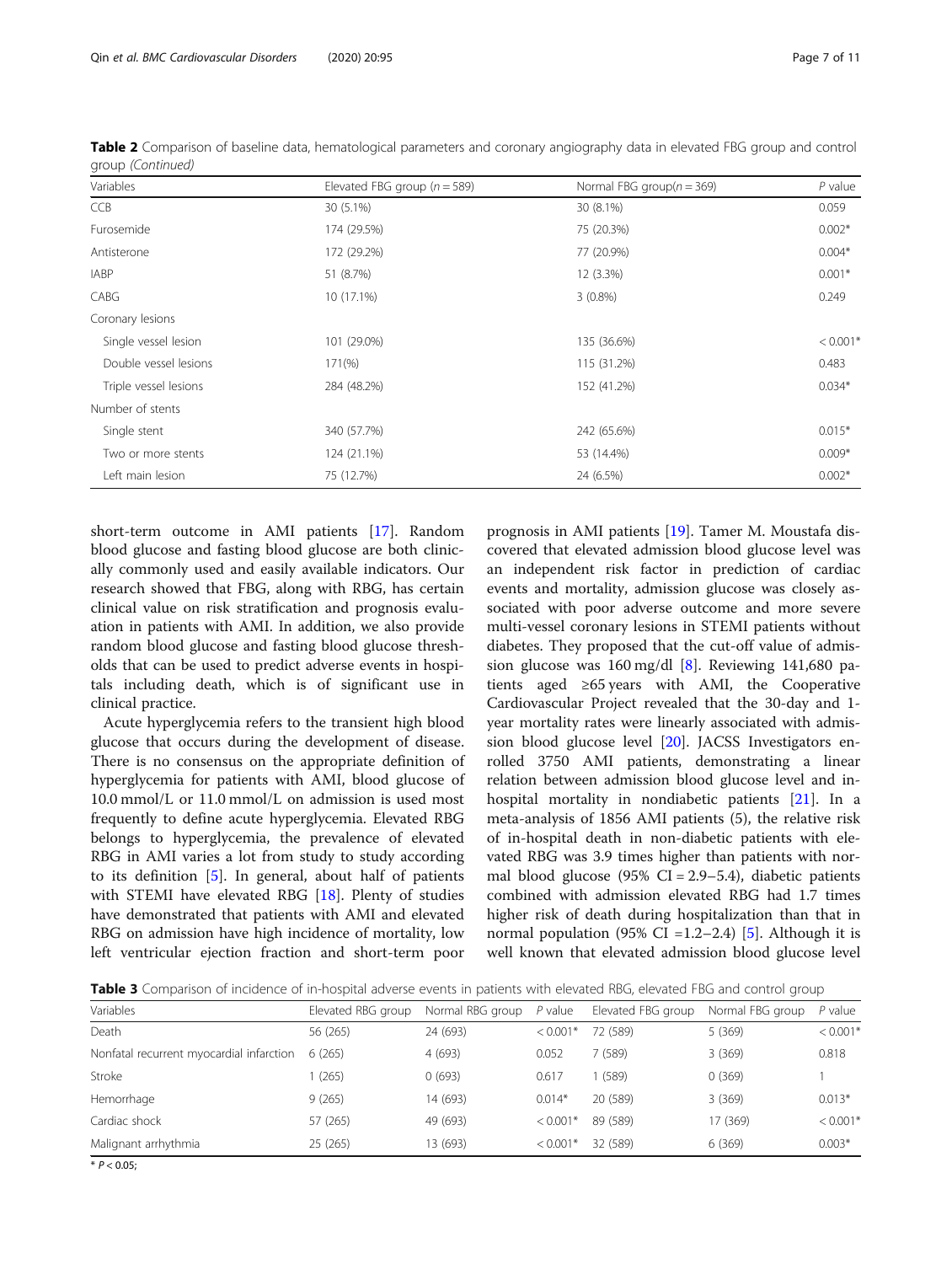<span id="page-7-0"></span>Table 4 Binary logistic regression analysis for in-hospital adverse events

| Variables       | OR    | 95% CI        | P value  |
|-----------------|-------|---------------|----------|
| Gender          | 1.17  | $0.93 - 1.95$ | 0.075    |
| Age             | 1.63  | $1.39 - 2.07$ | $0.037*$ |
| Hypertension    | 1.34  | $1.15 - 1.67$ | $0.039*$ |
| <b>Diabetes</b> | 2.47  | 1.79 - 3.85   | $0.043*$ |
| Smoking         | 2.453 | $0.75 - 3.49$ | 0.785    |
| FBG             | 1.740 | $1.12 - 1.98$ | $0.043*$ |
| <b>RBG</b>      | 1.205 | $1.04 - 1.63$ | $0.048*$ |

RBG Random blood glucose, FBG Fasting blood glucose

is closely associated with poor prognosis in AMI patients, studies have shown that persistent hyperglycemia during acute myocardial infarction has a better predictive value for in-hospital mortality than admission glucose. Considering the simplicity of clinical implementation and calculation, the average blood glucose level seems to be the best method for assessing the prognosis of AMI patients with hyperglycemia. The J-shaped curve of mean blood glucose level and in-hospital mortality showed that not only hyperglycemia, hypoglycemia can also increase mortality in AMI patients [[7\]](#page-9-0). Studies need to further clarify the relationship between hyperglycemia in AMI and poor prognosis.

Elevated fasting glucose was also associated with the risk of cardiovascular disease [[22\]](#page-10-0). With the increasement of blood glucose level, even below the current diagnosis criteria for diabetes, the risk of developing cardiovascular disease increases [\[23](#page-10-0)]. The National Hospital



of Singapore conducted a five-year follow-up of 2295 patients with newly diagnosed IFG, finding that 492 (21.4%) subjects developed T2DM within 5 years, and 20 (0.9%) developed AMI [\[24\]](#page-10-0). A retrospective multicenter 5-year cohort study performed on 9161 Chinese IFG subjects attending 23 general outpatient clinics showed 1998 participants eventually developed T2DM. The 5 year cumulative incidence was 0.218 [[25\]](#page-10-0). A prospective study enrolling 2733 consecutive AMI subjects underwent percutaneous coronary intervention (PCI)indicated impaired glucose tolerance bearing similar long-term prognosis as diabetes [\[26\]](#page-10-0). These researches showed the association between elevated fasting blood glucose and diabetes, elevated fasting blood glucose significantly increases the incidence of suffering AMI. Therefore, we must pay attention to elevated glucose, even not yet reached the diagnostic criteria for diabetes.

Mechanically speaking, hyperglycemia has a direct detrimental effect on ischemic myocardium through several mechanisms, including oxidative stress, inflammation, apoptosis, endothelial dysfunction, hypercoagulation, platelet aggregation and impairment of ischemic preconditioning. Specifically, acute hyperglycemia exaggerates inflammation by the oxidative mechanism [\[27](#page-10-0)]. Animal experiments show that SGLT2 inhibitors can reduce the mortality of myocardial infarction in diabetic mice through cardiac energy metabolism and protective modification of antioxidant proteins, suggesting that hyperglycemia is associated with energy metabolism disorder and oxidative stress in myocardial infarction [\[28](#page-10-0)]. Risso reported that intermittent high glucose enhanced apoptosis of human endothelial cells [\[29\]](#page-10-0). Besides, acute hyperglycemia can lead to endothelial dysfunction, hyperglycemia also affects coronary collateral blood flow [[30\]](#page-10-0). Hyperglycemia also stimulates blood clotting and platelet aggregation, which can upregulate coagulation activation markers including thrombin antithrombin complex and soluble tissue factor [[31\]](#page-10-0).

In addition to RBG and FBG, there are some other studies focusing on the relationship between blood glucose and AMI. Considering that the risk of adverse events such as death and recurrent angina in AMI patients with diabetes is quite different, Suzanne V. Arnold, et al. developed a prediction model for long-term mortality and angina to stratify AMI patients with diabetes [[9\]](#page-9-0). Considering the change in FBG concentrations over time, Cheng Jin conducted a prospective cohort study included 68,297 non-diabetic participants, they found that discrete FBG trajectories were significantly related to subsequent risk of MI. These observations suggest that trajectories of FBG may be significant for predicting MI and other cardiovascular risk [\[32](#page-10-0)]. Su G also demonstrated that elevated admission glycemic variability appears more important than admission glucose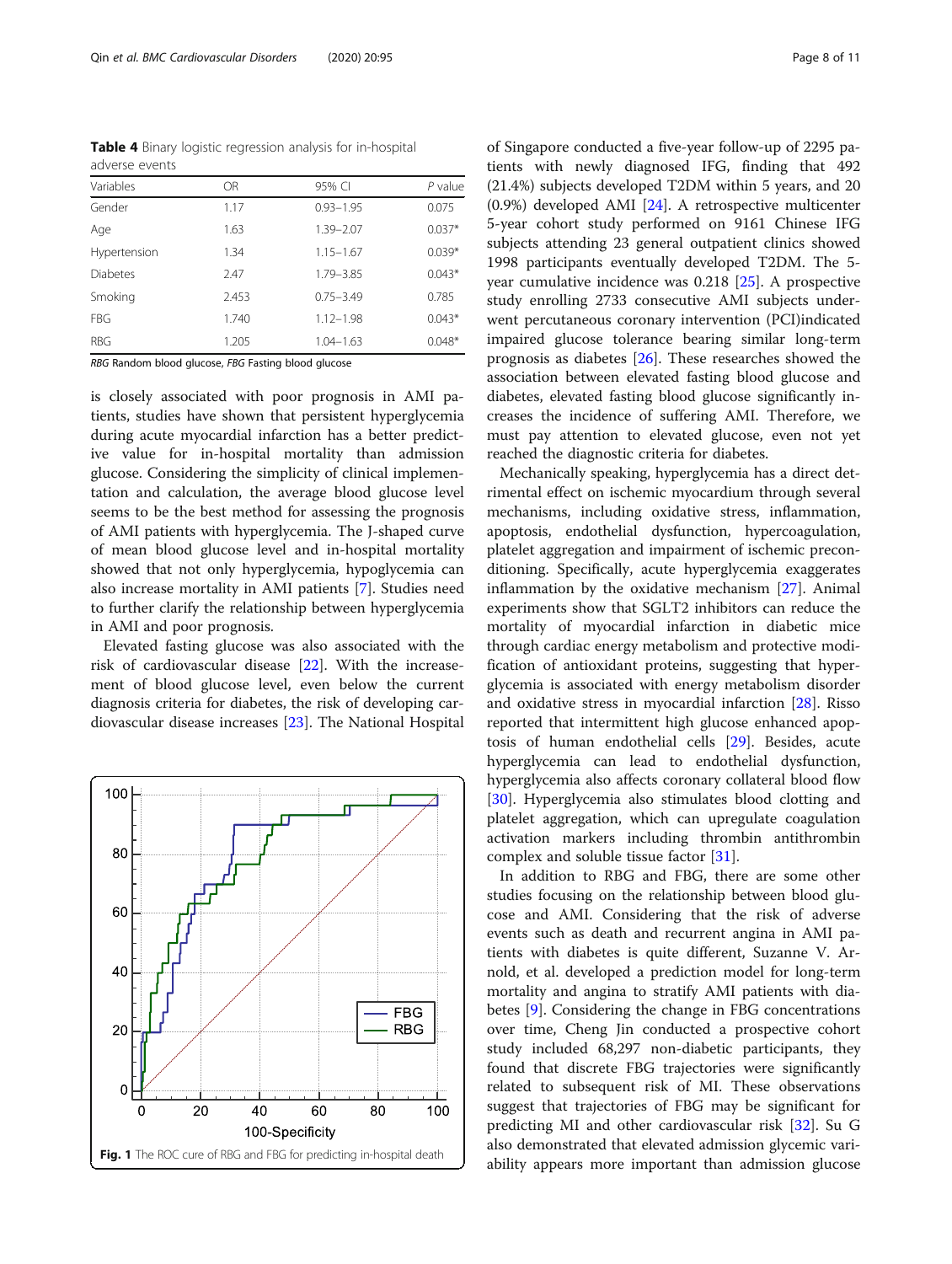<span id="page-8-0"></span>

in predicting 1-year MACE in AMI patients [\[33\]](#page-10-0). In addition, postprandial hyperglycemia also acts as an accelerating factor in atherosclerosis and other cardiovascular disease [[34](#page-10-0)].

When it comes to the treatment for hyperglycemia, recent randomized controlled trial of DPP-4 inhibitors in T2DM patients after acute coronary syndrome didn't show beneficial effects on cardiovascular outcomes [\[35](#page-10-0)]. Continuous insulin infusion is recommended as first-line treatment for AMI patients combined with acute hyperglycemia, taking account of the safety and efficacy,



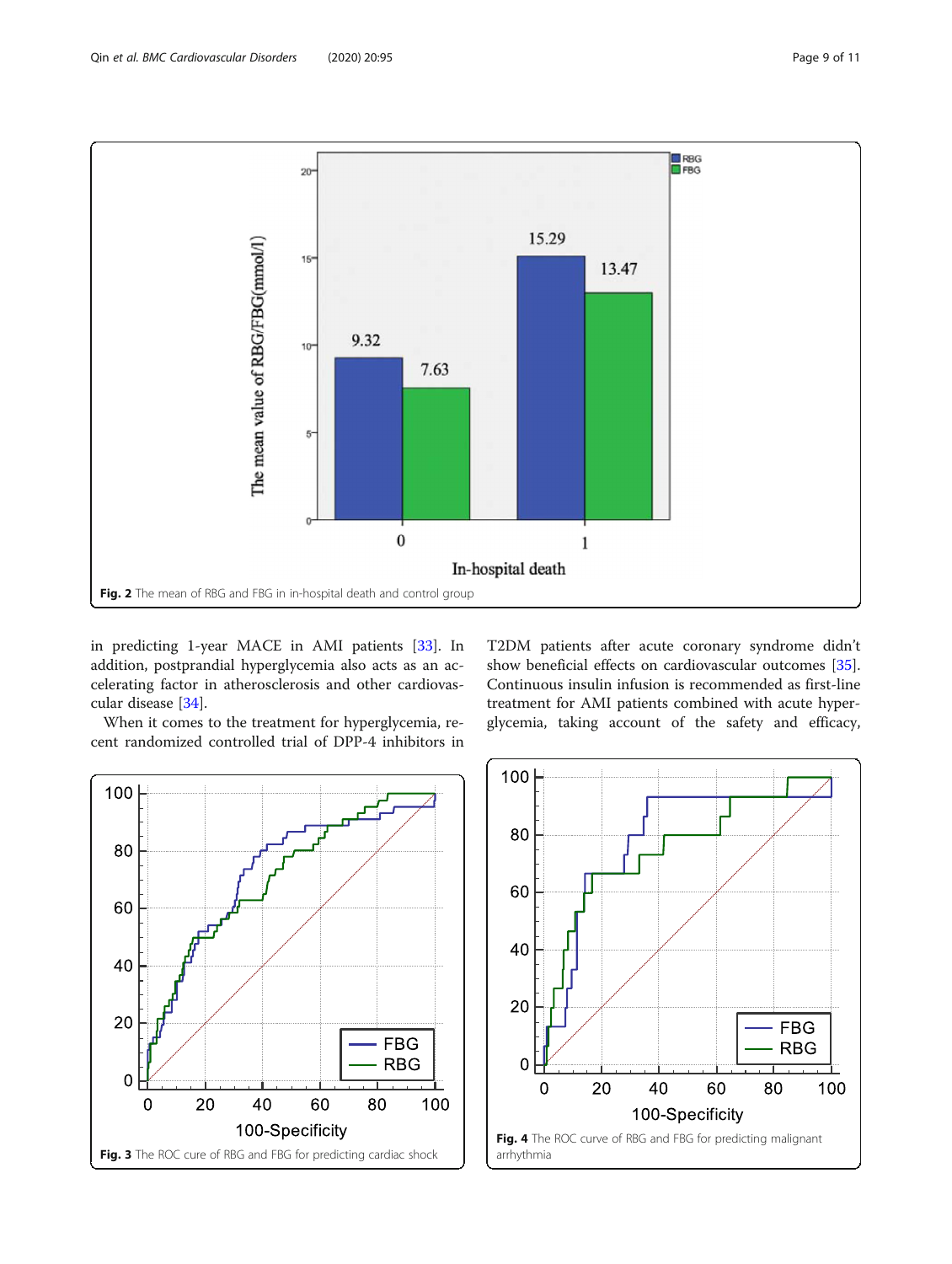<span id="page-9-0"></span>

guidelines recommend taking insulin-based regimen to achieve and maintain glucose levels < 10.0 mmol/l, and emphasize avoiding hypoglycemia [\[36](#page-10-0)].

#### Conclusion

Our study demonstrates that elevated RBG and elevated FBG are very common in AMI patients, among them many patients non-diabetic. Both RBG and FBG are closely related to poor in-hospital prognosis. RBG and FBG have significant predictive value in adverse events during hospitalization, besides, RBG and FBG share similar predictive value on in-hospital adverse events. Finally, we provide the threshold for RBG and FBG to predict the adverse events in hospital, which has certain value in clinical work. This research still has the following shortcomings: Firstly, this study is a single-center retrospective and observational design, large-scale multicenter prospective RCT design needs to be carried out to further evaluate the predictive value of RBG, FBG on in-hospital poor prognosis; Secondly, Long-term followup is requisite to evaluate long-term adverse effects of RBG and FBG and blood glucose fluctuations.

#### Abbreviations

AMI: Acute myocardial infarction; AUC: Area under curve; CABG: Coronary artery bypass grafting; FBG: Fasting blood glucose; IABP: Intra-aortic balloon pump; MACCE: Major adverse cardiovascular and cerebrovascular events; PCI: Percutaneous coronary intervention; RBG: Random blood glucose; STEMI: ST-segment elevation acute myocardial infarction; T2DM: Type 2 diabetes mellitus

#### Acknowledgements

We thank all authors for reviewing, statistical analyses and all the participants for their contributions.

#### Authors' contributions

QYH conceived, designed the study and drafted the manuscript. QY, YGL and WD recruited the participants and collected the data. LEF and HJT analysed and interpreted the data. TCC critically revised the manuscript. All authors read and approved the final manuscript.

#### Funding

This work was supported by National Natural Science Foundation of China under Grant No. 81600227. The funders had no role in study design, data collection and analysis, preparation of the manuscript or the decision to submit the article for publication.

#### Availability of data and materials

The data that support the findings of this study are available from Zhongda Hospital, the data are available from the authors upon reasonable request and with permission from Zhongda Hospital.

#### Ethics approval and consent to participate

All participants provided written consent before entering the study, and approval was obtained from the Human Subjects Committee at the Zhongda Hospital, Southeast University.

#### Consent for publication

Not applicable.

#### Competing interests

The authors declare that they have no competing interests.

#### Author details

<sup>1</sup>Medical school of Southeast University, Nanjing 210009, People's Republic of China. <sup>2</sup>Department of Cardiology, Zhongda Hospital affiliated to Southeast University, Nanjing 210009, People's Republic of China.

# Received: 18 November 2019 Accepted: 17 February 2020

#### References

- 1. Miyamoto Y. Could glucose management after acute myocardial infarction cure myocardial damage? Circ J. 2014;78:67–8.
- 2. Fox CS, Coady S, Sorlie PD, D'Agostino RB Sr, Pencina MJ, Vasan RS, Meigs JB, Levy D, Savage PJ. Increasing cardiovascular disease burden due to diabetes mellitus: the Framingham heart study. Circulation. 2007;115:1544– 50.
- 3. Kannel WB, McGee DL. Diabetes and cardiovascular-disease Framinghamstudy. JAMA-J Am Med Assoc. 1979;241:2035–8.
- 4. Morrish NJ, Wang SL, Stevens LK, Fuller JH, Keen H. Mortality and causes of death in the WHO multinational study of vascular disease in diabetes. Diabetologia. 2001;44(Suppl 2):S14–21.
- 5. Capes SE, Hunt D, Malmberg K, Gerstein HC. Stress hyperglycaemia and increased risk of death after myocardial infarction in patients with and without diabetes: a systematic overview. Lancet. 2000;355:773–8.
- 6. Modan B, Schor S, Shani M. Acute myocardial infarction. Prognostic value of white blood cell count and blood glucose level. Jama. 1975;233:266–7.
- 7. Kosiborod M, Inzucchi SE, Krumholz HM, Xiao L, Jones PG, Fiske S, Masoudi FA, Marso SP, Spertus JA. Glucometrics in patients hospitalized with acute myocardial infarction: defining the optimal outcomes-based measure of risk. Circulation. 2008;117:1018–27.
- 8. Moustafa TM. Utility of admission blood glucose level in prediction of shortterm course and extent of coronary artery occlusion in non-diabetic patients with ST segment elevation myocardial infarction. IJC Metab Endocr. 2017;14:16–20.
- 9. Arnold SV, Spertus JA, Jones PG, McGuire DK, Lipska KJ, Xu Y, Stolker JM, Goyal A, Kosiborod M. Predicting adverse outcomes after myocardial infarction among patients with diabetes mellitus. Circ Cardiovasc Qual Outcomes. 2016;9:372–9.
- 10. Suleiman M, Hammerman H, Boulos M, Kapeliovich MR, Suleiman A, Agmon Y, Markiewicz W, Aronson D. Fasting glucose is an important independent risk factor for 30-day mortality in patients with acute myocardial infarction: a prospective study. Circulation. 2005;111:754–60.
- 11. Barr EL, Zimmet PZ, Welborn TA, Jolley D, Magliano DJ, Dunstan DW, Cameron AJ, Dwyer T, Taylor HR, Tonkin AM, et al. Risk of cardiovascular